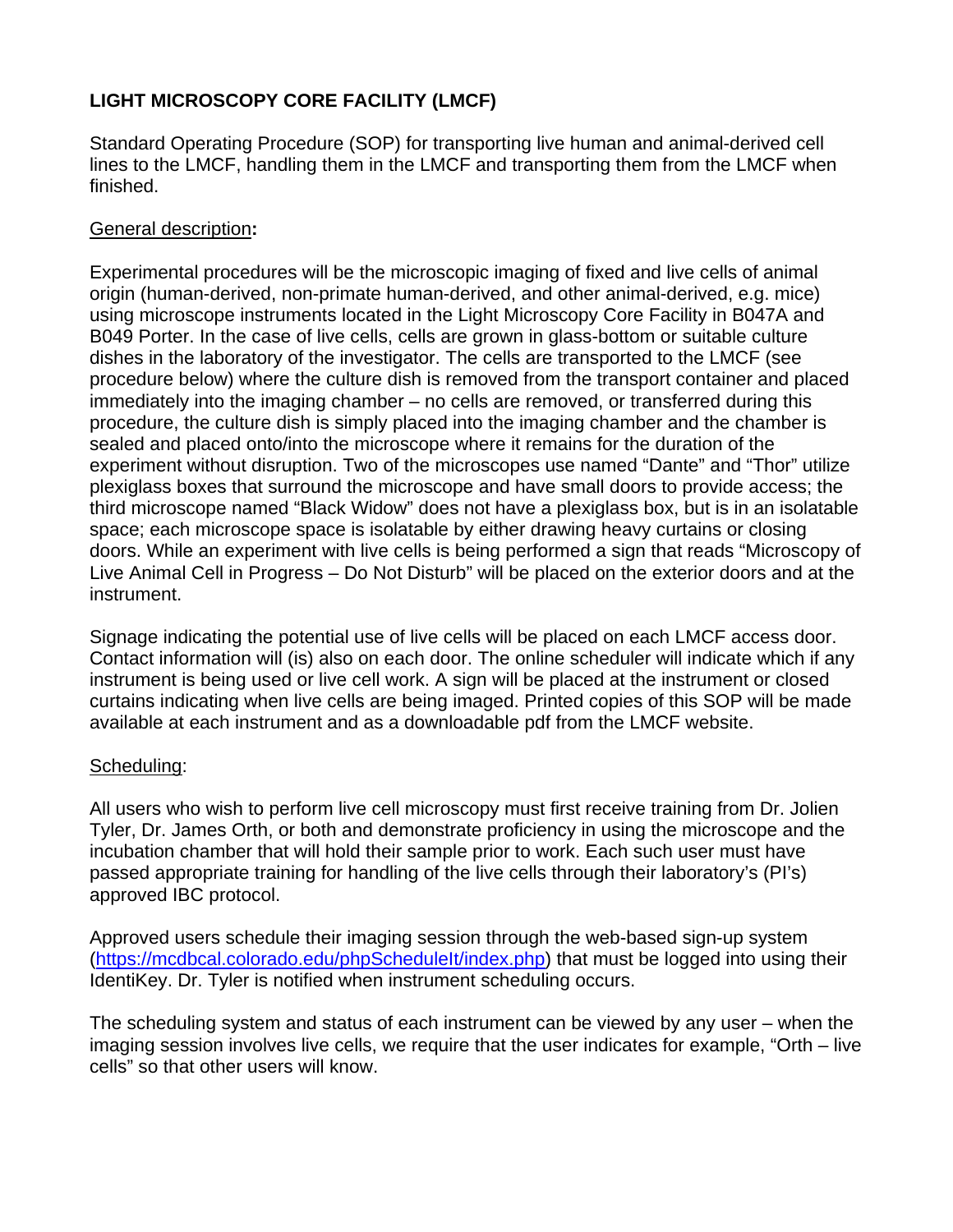## Transport from the lab to the facility and the facility back to the laboratory:

The live cells in the respective cell culture room are transported to the LMCF by placing the culture dish into a suitable secondary container, e.g., crush-resistant styrofoam or plastic "Igloo" lunch container that has been wiped with 70% ethanol. The secondary container must be securely closed, either by zipper or velcro (lunch bag) or secured strap or tape to contain any spilling of the culture medium that may occur if the container is dropped during transport to the LMCF. In the event of a spill into the transport contained it will be decontaminated with 70% ethanol wash and 10% diluted bleach. In the event of contamination with an agent (viral or bacterial) that does not respond to traditional decontamination approaches, additional decontamination steps may be required. Note – currently no such agents are being used and we will check this when new agents are introduced through investigator's work. In this case, decontamination procedures recommended for those agents will be used, e.g. Wescodyne for bacteria. The EHS website contains important information for disinfecting with different agents: http://ehs.colorado.edu/resources/common-chemicals-used-for-cleaning-anddecontamination-guideline/.

After the experiment is finished, the sample is placed into the sealed secondary container, transported to the laboratory's certified cell culture room and treated as cell culture waste and appropriately discarded.

## Transfer sample plate into imaging chamber:

The cells are growing in imaging dishes that function as a standard cell culture dish and are covered with well-fitted lids. Using at least one gloved hand, the imaging dish is transferred into the imaging chamber, the chamber is sealed, as is required for correct functioning of the chamber, and the chamber is placed onto the microscope stage. No aerosols are generated during the sample transfer or during the imaging procedure. Lids on the imaging dishes prevent nearly all spills from occurring. In the event of a medium spill it will be cleaned (see below). The glove(s) used to transfer the dish is/are will be placed into the transport container and discarded appropriately back in the laboratory. Gloved hands will not be used when operating the equipment. After the experiment, the imaging dish is removed, transported back to the laboratory in the transport container for proper disposal. The inside and surface of the imaging chamber is wiped with 70% ethanol after each use.

For handling live samples that contain live bacteria (e.g. *Salmonella enterica*). Imaging dishes with tight-fitting and/or closable lids will be used, e.g. ibidi or In Vitro Scientific 35 mm dishes. The lids will be parafilmed to the dish, and transported to the LMCF in a crush-proof hardsided container. At the microscope, the imaging dish will remain parafilmed at all times. After imaging, surfaces will be wiped down with 70% EtOH and sample goes back into the transport container for transport back to laboratory for proper disposal.

## Clean up in case of a spill:

In the event of a spill during transport to the LMCF, the area of the spill (<15 ml) will be wiped clean with 10% bleach and disposable paper towels that are discarded into the hazardous waste trash (e.g. red bag) that is autoclaved before disposing into the certified collection bins in the autoclave rooms. The area will then be doused with 70% ethanol for total contact time of 15 minutes (min. 10 minutes) and wiped clean; used paper towels will be discarded as